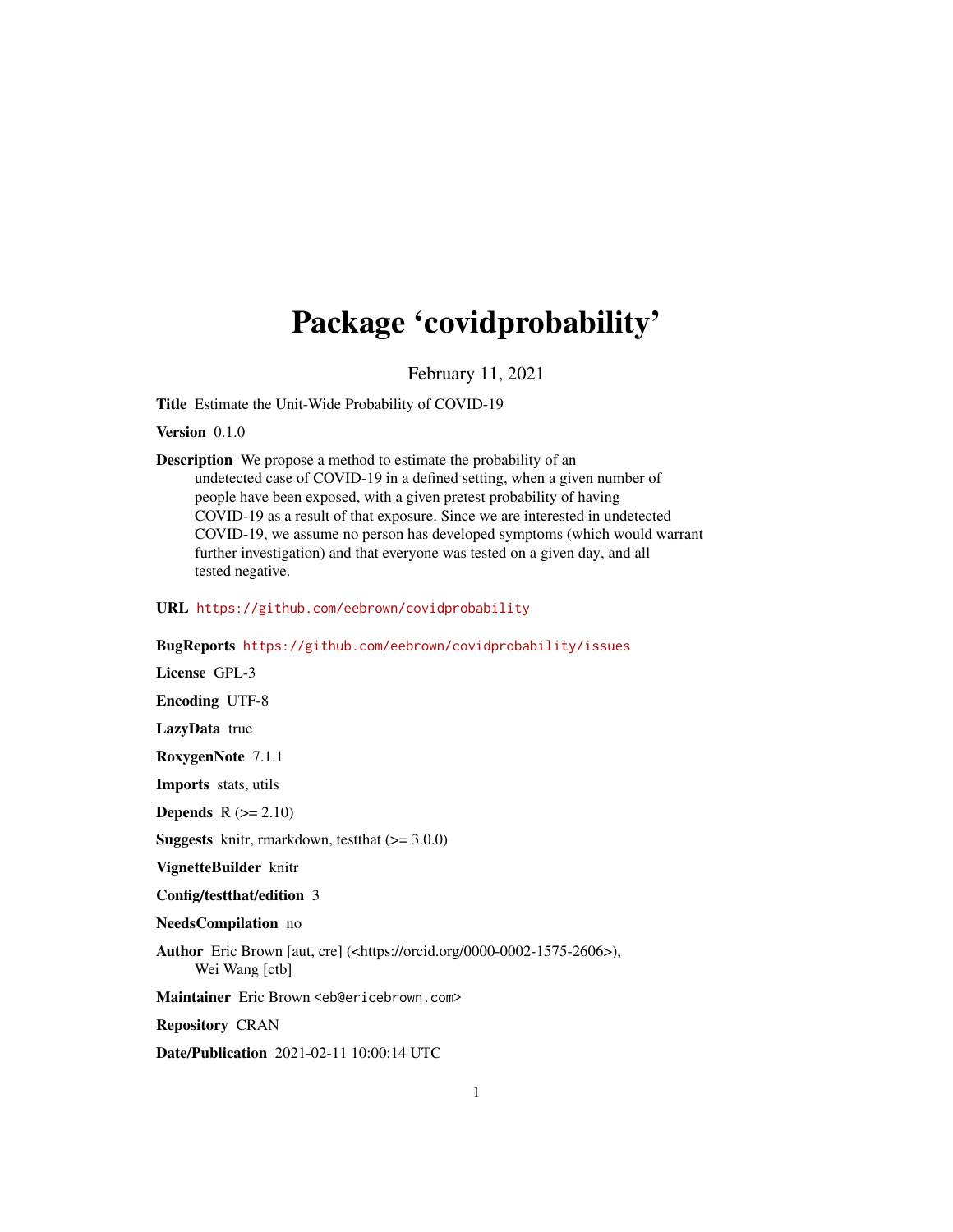### <span id="page-1-0"></span>R topics documented:

adjust\_pretest *Calculate pretest probability change over time*

#### Description

Calculates the pretest probability over time, assuming the individual does not develop symptoms, by taking into account the distribution of incubation periods (defined as the time from exposure to symptom onset).

#### Usage

```
adjust_Tretest(pre0, asympt, days = 14, mu = 1.63, sigma = 0.5)
```
#### Arguments

| pre0   | Initial pretest probability (on day of exposure)                                                                                        |
|--------|-----------------------------------------------------------------------------------------------------------------------------------------|
| asympt | The proportion of positive patients who would be expected not to ever develop<br>symptoms (true asymptomatic patients).                 |
| days   | Days since exposure for calculation range                                                                                               |
| mu     | The mean of a lognormal distribution that approximates the incubation period<br>for COVID-19. E.g. 1.63 (see reference).                |
| sigma  | The standard deviation of a lognormal distribution that approximates the incu-<br>bation period for COVID-19. E.g. 0.5 (see reference). |

#### Value

pretest probability by day (time series)

#### References

See McAloon et al. <https://bmjopen.bmj.com/content/10/8/e039652/>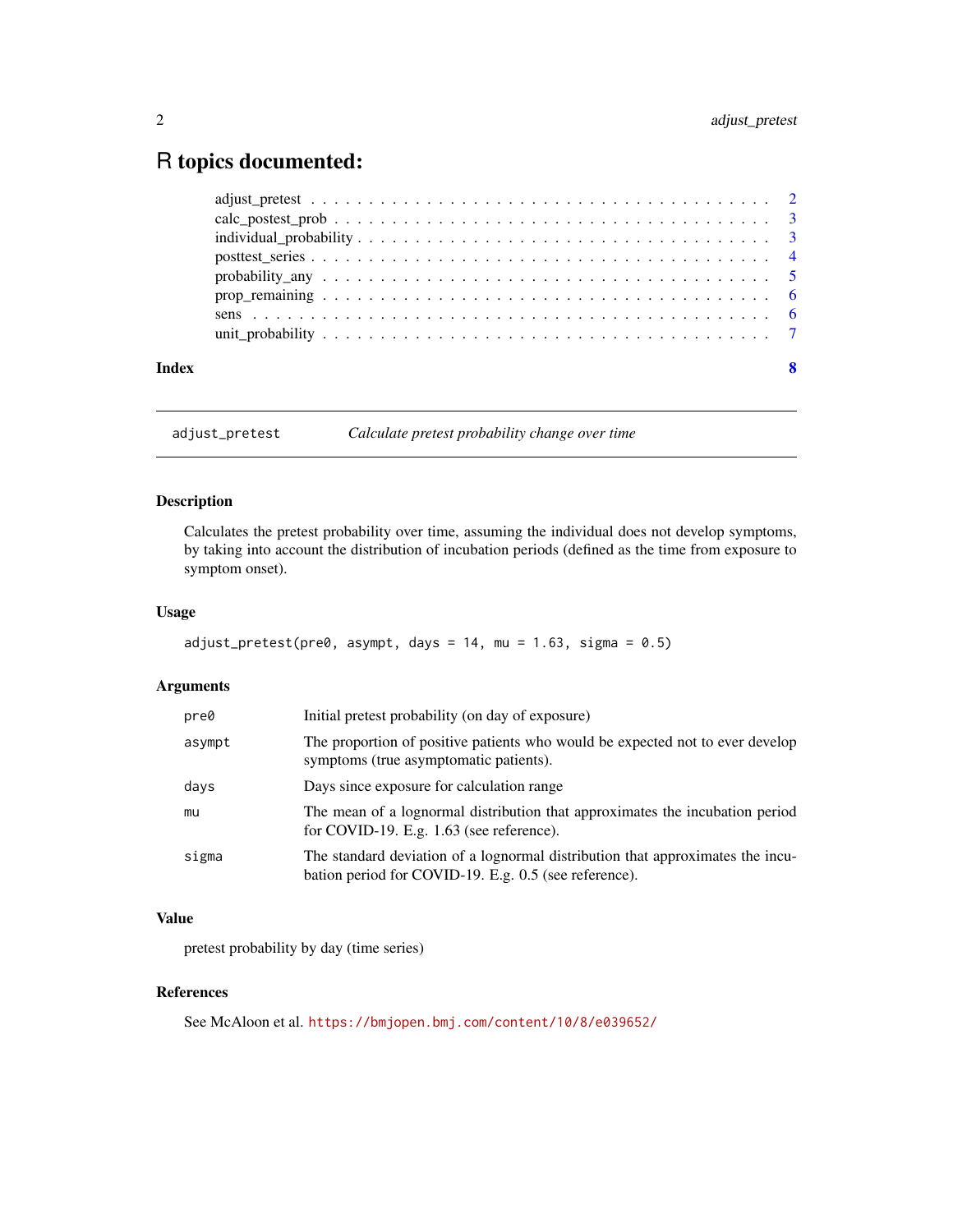<span id="page-2-0"></span>calc\_postest\_prob *Calculate posttest probability from pretest probability and test characteristics*

#### Description

Calculate posttest probability from pretest probability and test characteristics

#### Usage

calc\_postest\_prob(pretest\_prob, sens, spec)

#### Arguments

| pretest_prob | Pretest probability |
|--------------|---------------------|
| sens         | Test sensitivity    |
| spec         | Test specificity    |

#### Value

posttest probability

```
individual_probability
```
*Calculate a time series of probability for an individual following exposure*

#### Description

The probability that an individual has COVID-19 will change over time as new information is gleaned. The initial probability is the pretest probability (pre0) associated with the nature of the interaction/exposure. This probability will decrease with each passing day that the individual does not develop symptoms. When a test is done, the probability is the posttest probability; this reduces the probability based on the test characteristics at the time of testing. Subsequently, the probability will continue to decrease with each passing day that no symptoms develop. This function returns a time series including those 3 phases.

#### Usage

```
individual_probability(test_day, pre0, sens, spec, asympt, days, mu, sigma)
```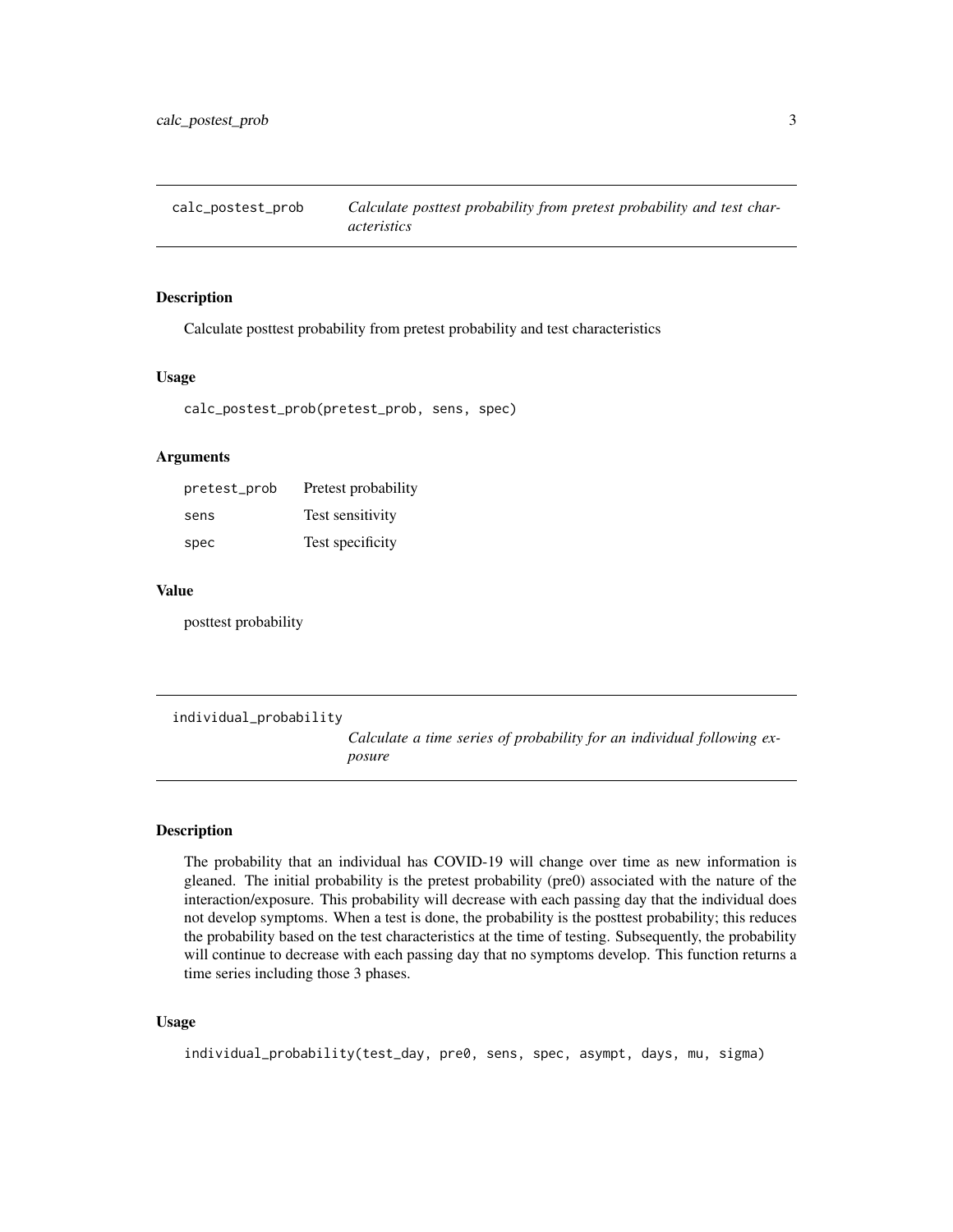#### <span id="page-3-0"></span>Arguments

| test_day | Day of PCR test (days since exposure)                                                                                                   |
|----------|-----------------------------------------------------------------------------------------------------------------------------------------|
| pre0     | Pre-test probability of person on day of exposure                                                                                       |
| sens     | A vector of sensitivities by day since exposure                                                                                         |
| spec     | The specificity of the PCR test                                                                                                         |
| asympt   | The proportion of infected patients expected to remain asymptomatic throughout<br>the course of infection                               |
| days     | Days since exposure for calculation range                                                                                               |
| mu       | The mean of a lognormal distribution that approximates the incubation period<br>for COVID-19. E.g. $1.63$ (see reference).              |
| sigma    | The standard deviation of a lognormal distribution that approximates the incu-<br>bation period for COVID-19. E.g. 0.5 (see reference). |

#### Value

A time series of probabilities

| posttest_series | Calculate post-test probability if testing occurred on each day in a |
|-----------------|----------------------------------------------------------------------|
|                 | series                                                               |

#### Description

Given an initial pretest probability, and assuming symptoms never arise, with each passing day the pretest probability will be lower, given the person did not experience symptoms. This returns a vector of posttest probabilities which takes all of the above into account, assuming a negative test on each day. Note this is not a time series, and does not reflect if serial testing were done each day and assumes testing was only done once.

#### Usage

```
posttest_series(pre0, asympt, days = 14, mu = 1.63, sigma = 0.5, sens, spec)
```
#### Arguments

| pre0   | The pretest probability on day 0 (at exposure)                                                                                          |
|--------|-----------------------------------------------------------------------------------------------------------------------------------------|
| asympt | The proportion of infected patients expected to remain asymptomatic throughout<br>the course of infection                               |
| days   | Days since exposure for calculation range                                                                                               |
| mu     | The mean of a lognormal distribution that approximates the incubation period<br>for COVID-19. E.g. 1.63 (see reference).                |
| sigma  | The standard deviation of a lognormal distribution that approximates the incu-<br>bation period for COVID-19. E.g. 0.5 (see reference). |
| sens   | A vector of sensitivities by day since exposure                                                                                         |
| spec   | The test specificity                                                                                                                    |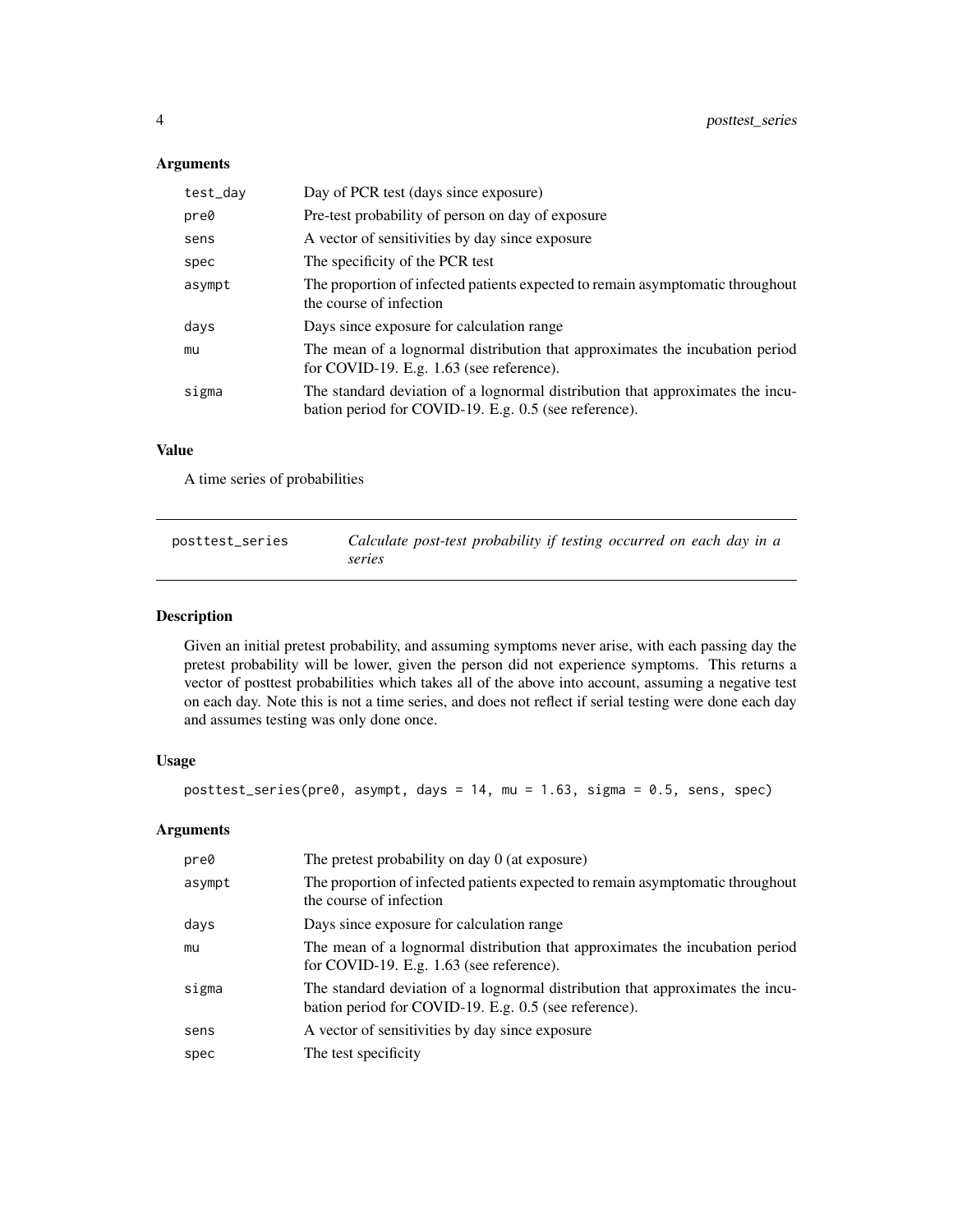<span id="page-4-0"></span>probability\_any 5

#### Value

A vector of posttest probabilities

probability\_any *Find the probability of any (at least one) event happening*

#### Description

For an event that occurs with probability p, this function returns the probability of an occurrence given n repetitions. p is numeric and can be a vector.

#### Usage

probability\_any(n, p)

#### Arguments

| n | The number of times to repeat the event (independent) |
|---|-------------------------------------------------------|
| D | The individual probability of the event happening     |

#### Details

The probability that any event p occurs with n repetitions is equal to the reciprocal of the probability that p never occurs. The probability that p never occurs with n repetitions is  $(1-p)$   $\wedge$  n. Thus, the probability that any event p occurs after n repetitions is  $1 - (1-p)^n n$ .

#### Value

The probability of an event with the specified probability, after n repetitions

#### Examples

```
probability_any(1, 0.5)
probability_any(2, 0.5)
probability_any(2, c(0.5, 1/3, 0.25))
```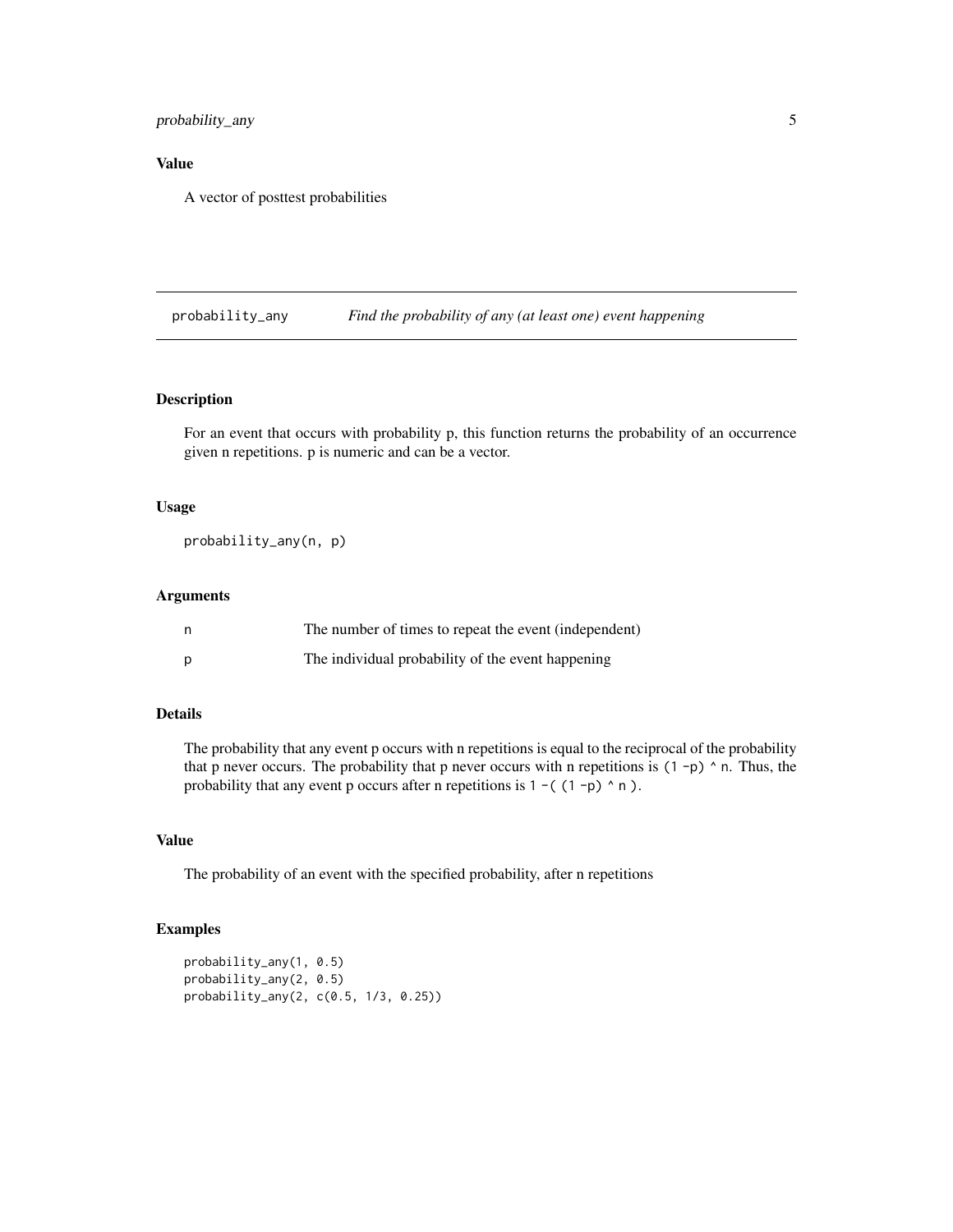<span id="page-5-0"></span>

#### Description

Every day, a certain number of people are expected to show symptoms, based on the incubation period. This would typically lead to further investigation and ongoing suspicion of an outbreak. This function calculates the proportion of individuals on a given day that would not be expected to have developed symptoms yet. So if no one has developed symptoms, this proportion of people could still have undetected COVID-19.

#### Usage

```
prop_remaining(t, asympt, mu = 1.63, sigma = 0.5)
```
#### Arguments

| t      | day                                                                                                                                     |
|--------|-----------------------------------------------------------------------------------------------------------------------------------------|
| asympt | The proportion of positive patients who would be expected not to ever develop<br>symptoms (true asymptomatic patients).                 |
| mu     | The mean of a lognormal distribution that approximates the incubation period<br>for COVID-19. E.g. $1.63$ (see reference).              |
| sigma  | The standard deviation of a lognormal distribution that approximates the incu-<br>bation period for COVID-19. E.g. 0.5 (see reference). |

#### Value

Proportion who would not be expected to show symptoms yet

#### References

See McAloon et al. <https://bmjopen.bmj.com/content/10/8/e039652/>

| I<br>۰.<br>w | ۰.<br>×<br>۰. | ×<br>I |
|--------------|---------------|--------|
|              |               |        |

sens *COVID-19 PCR sensitivity by days since exposure*

#### Description

COVID-19 PCR sensitivity by days since exposure

#### Usage

sens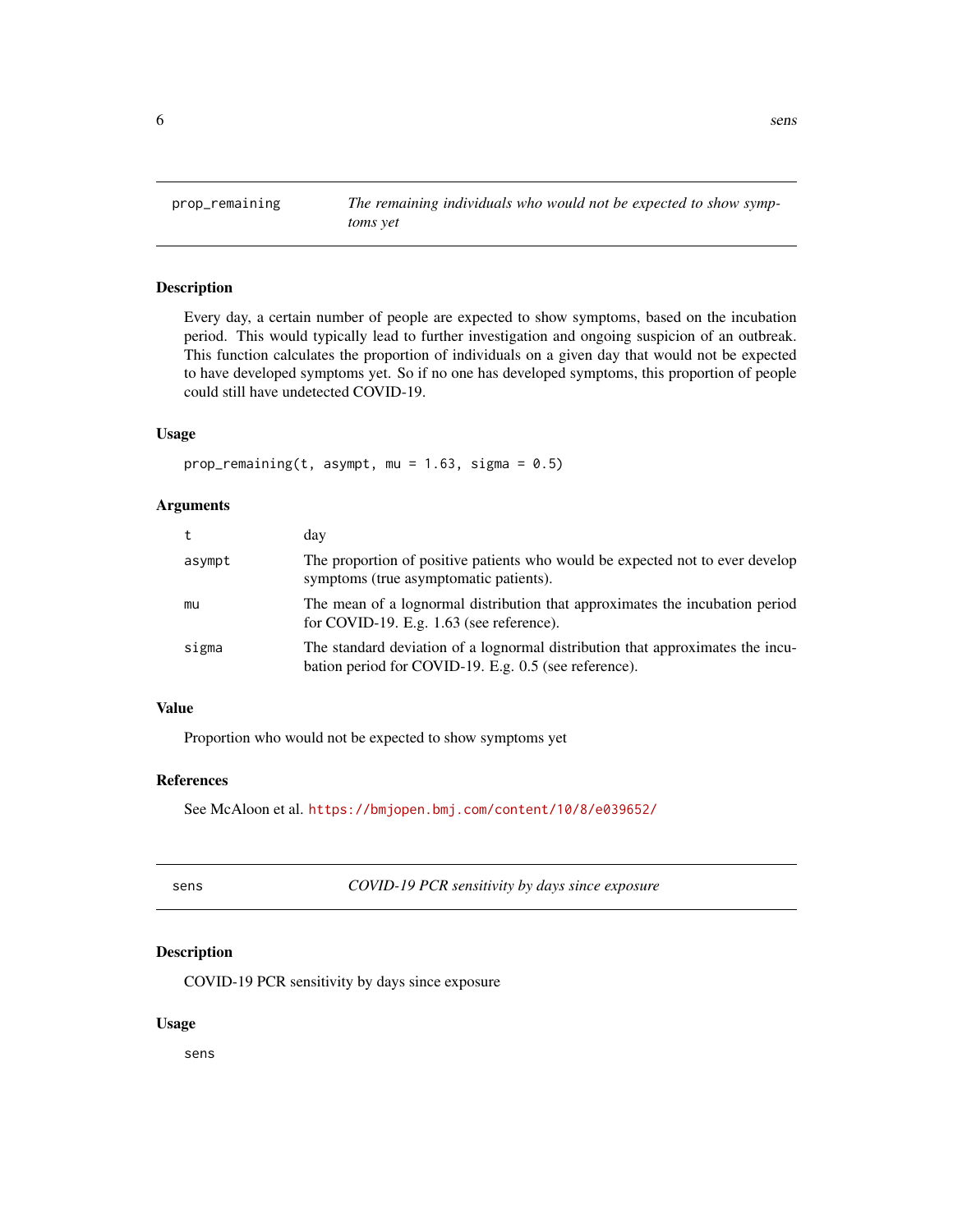#### <span id="page-6-0"></span>unit\_probability 7

#### Format

A data frame with 21 rows and 3 variables:

point point estimate of sensitivity

lower lower 95% confidence interval of sensitivity

upper upper 95% confidence interval of sensitivity

#### Source

<https://github.com/HopkinsIDD/covidRTPCR>

unit\_probability *Calculate a time series of unit-wide probability following exposure*

#### Description

To calculate the probability that any asymptomatic person has COVID-19, this function treats each person/exposure as independent events and calculates the probability time series using the individuals time series from individual\_probability().

#### Usage

unit\_probability(test\_day, pre0, sens, spec, asympt, days, mu, sigma, n)

#### Arguments

| test_day | Day of PCR test (days since exposure)                                                                                                   |
|----------|-----------------------------------------------------------------------------------------------------------------------------------------|
| pre0     | Pre-test probability of person on day of exposure                                                                                       |
| sens     | A vector of sensitivities by day since exposure                                                                                         |
| spec     | The specificity of the PCR test                                                                                                         |
| asympt   | The proportion of infected patients expected to remain asymptomatic throughout<br>the course of infection                               |
| days     | Days since exposure for calculation range                                                                                               |
| mu       | The mean of a lognormal distribution that approximates the incubation period<br>for COVID-19. E.g. 1.63 (see reference).                |
| sigma    | The standard deviation of a lognormal distribution that approximates the incu-<br>bation period for COVID-19. E.g. 0.5 (see reference). |
| n        | Number of exposed individuals                                                                                                           |
|          |                                                                                                                                         |

#### Value

The probability of an event with the specified probability, after n repetitions